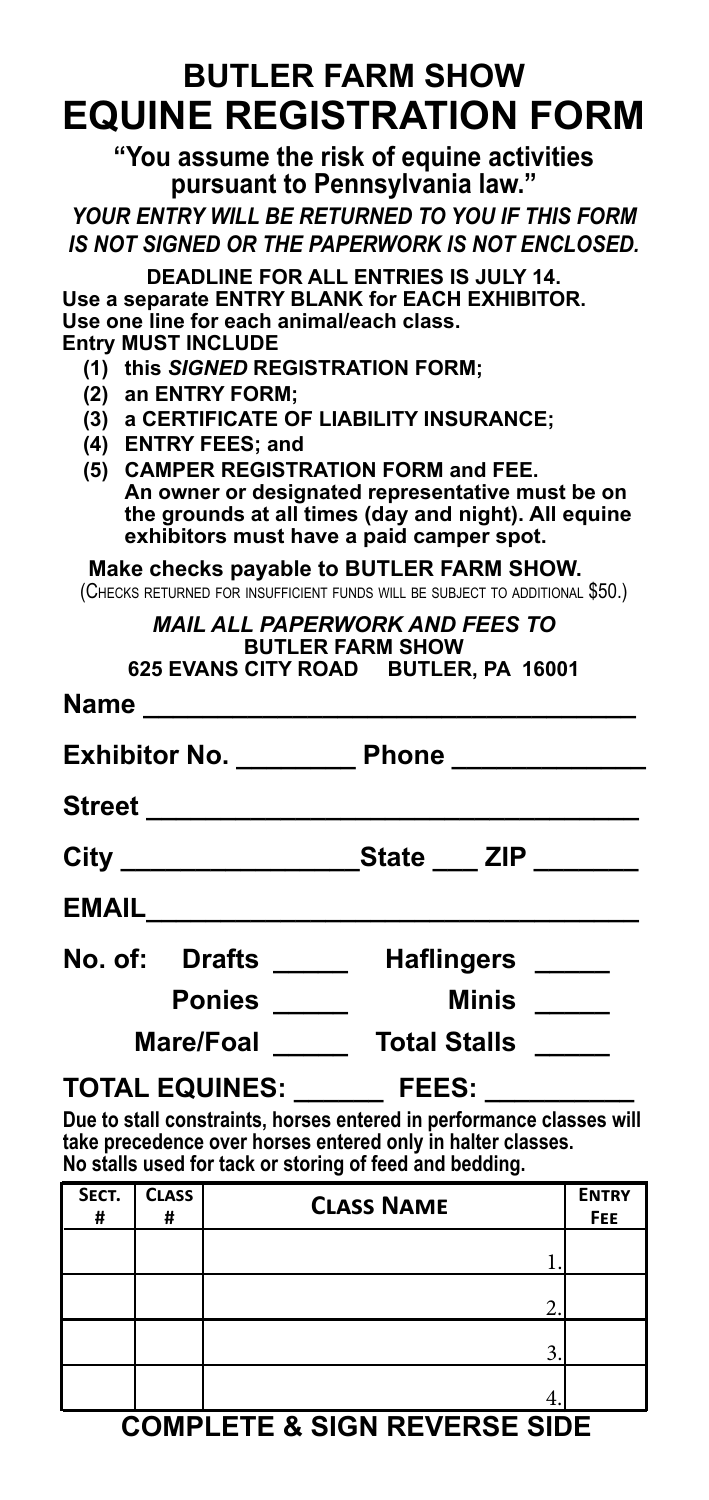### **EQUINE EXHIBITORS RULES AND REGULATIONS**

**Must be read and** *signed* **by Exhibitor. A CERTIFICATE OF LIABILITY INSURANCE is a free service provided by most insurance companies. Call your company before July 14, give them the dates of the Farm Show, and they will fax (724-482-9118) to us a certificate showing that you have current liability insurance.**

- 1. Exhibitors must have a Butler Farm Show Exhibitor's number. Call the office in July if you need your number or a new number.
- 2. Anyone removing their exhibits before the designated times will forfeit their premiums and may jeopardize future entries.
- 3. Exhibitors will comply with all directions given by a Director, Farm Show Official, or any police or security officer. Failure to immediately comply with directions will be cause for the exhibitor to be disqualified and be prohibited from entering future Butler Farm Shows.
- 4. The exhibitor agrees to and shall assume all risks of injury to people and/or animals and/or damage to any property. The exhibitor agrees that the Butler Farm Show shall not be liable nor responsible for any injury or death to any person nor damage to any property from any cause whatsoever, and the exhibitor shall indenmnify the Butler Farm Show for all costs, expenses, fees, verdicts, judgements, expert and/or attorney fees arising from or as a result of any claim, demand, legal actions, or liability pertaining to the use or occupancy of said property and buildings.

### **PHOTO RELEASE (Please check)**

**\_\_\_\_\_ I will allow photographs to be taken of my son/ daughter and/or me that have the potential to be used in Butler Farm Show exhibits or publications, published in local newspapers, or posted on Butler Farm Show websites (including FaceBook) or other digital media.**

**EXHIBITOR DISABILITY ACCOMMODATION (Please check) Refer to Rule 8 on Page 81.**

**\_\_\_\_\_ I will require assistance to exhibit my entry.**

**Assistance needed: \_\_\_\_\_\_\_\_\_\_\_\_\_\_\_\_\_\_\_\_\_\_\_\_\_\_\_\_\_\_ (Be Specific)**

#### **My designated assistant is \_\_\_\_\_\_\_\_\_\_\_\_\_\_\_\_\_\_\_\_\_\_\_\_.**

**"I attest and affirm that a "veterinarian consultation relationship"-as that phrase is defined in the Animal Exhibition Sanitation Law found at 3 Pa.C.S.A. § 2501 et seq. and any amendments thereto-exists with regard to any animal I will be exhibiting."**

*Print vet's name and phone number:*

*I have read and agree to abide by the Rules for All Exhibitors, for Livestock Exhibitors, Care Guidelines, Code of Ethics, Additions and all rules and regulations in the premium book of the BUTLER FARM SHOW.*

**\_\_\_\_\_\_\_\_\_\_\_\_\_\_\_\_\_\_\_\_\_\_\_\_\_\_\_\_\_\_\_\_\_\_\_\_\_\_\_\_\_\_\_\_\_**

**\_\_\_\_\_\_\_\_\_\_\_\_\_\_\_\_\_\_\_\_\_\_\_\_\_\_\_\_\_\_\_\_\_\_\_\_\_\_\_\_\_\_\_\_\_\_\_**

**Signature of exhibitor required Date**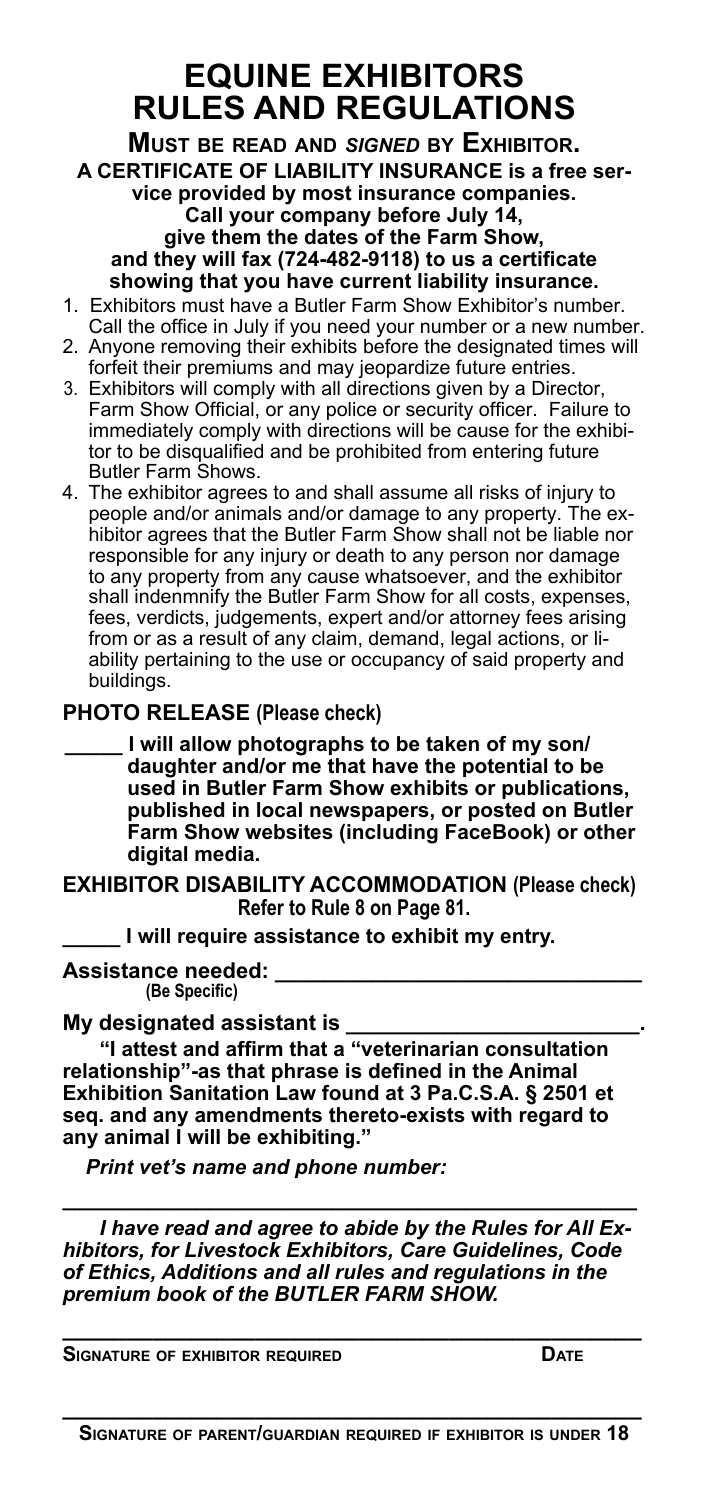# **EQUINE ENTRY FORM**

**MUST BE ATTACHED TO YOUR REGISTRATION FORM (PREVIOUS PAGE).**

> **All classes must be pre-entered. No ringside entries accepted.**

**Horses MUST BE ENTERED and shown in a HALTER CLASS to be entered and shown in a HITCH CLASS.**

| <b>SECTION</b><br># | <b>CLASS</b><br># | <b>CLASS NAME</b> | <b>ENTRY</b><br><b>FEE</b> |
|---------------------|-------------------|-------------------|----------------------------|
|                     |                   | 5                 |                            |
|                     |                   | 6.                |                            |
|                     |                   | $\overline{7}$ .  |                            |
|                     |                   | 8.                |                            |
|                     |                   | 9.                |                            |
|                     |                   | 10.               |                            |
|                     |                   | 11.               |                            |
|                     |                   | 12.               |                            |
|                     |                   | 13.               |                            |
|                     |                   | 14.               |                            |
|                     |                   | 15.               |                            |
|                     |                   | 16.               |                            |
|                     |                   | 17.               |                            |
|                     |                   | 18.               |                            |
|                     |                   | <u>19.</u>        |                            |
|                     |                   | 20.               |                            |
|                     |                   | 21.               |                            |
|                     |                   | 22.               |                            |
|                     |                   | 23.               |                            |
|                     |                   | 24.               |                            |
|                     |                   | 25.               |                            |
|                     |                   | 26.               |                            |